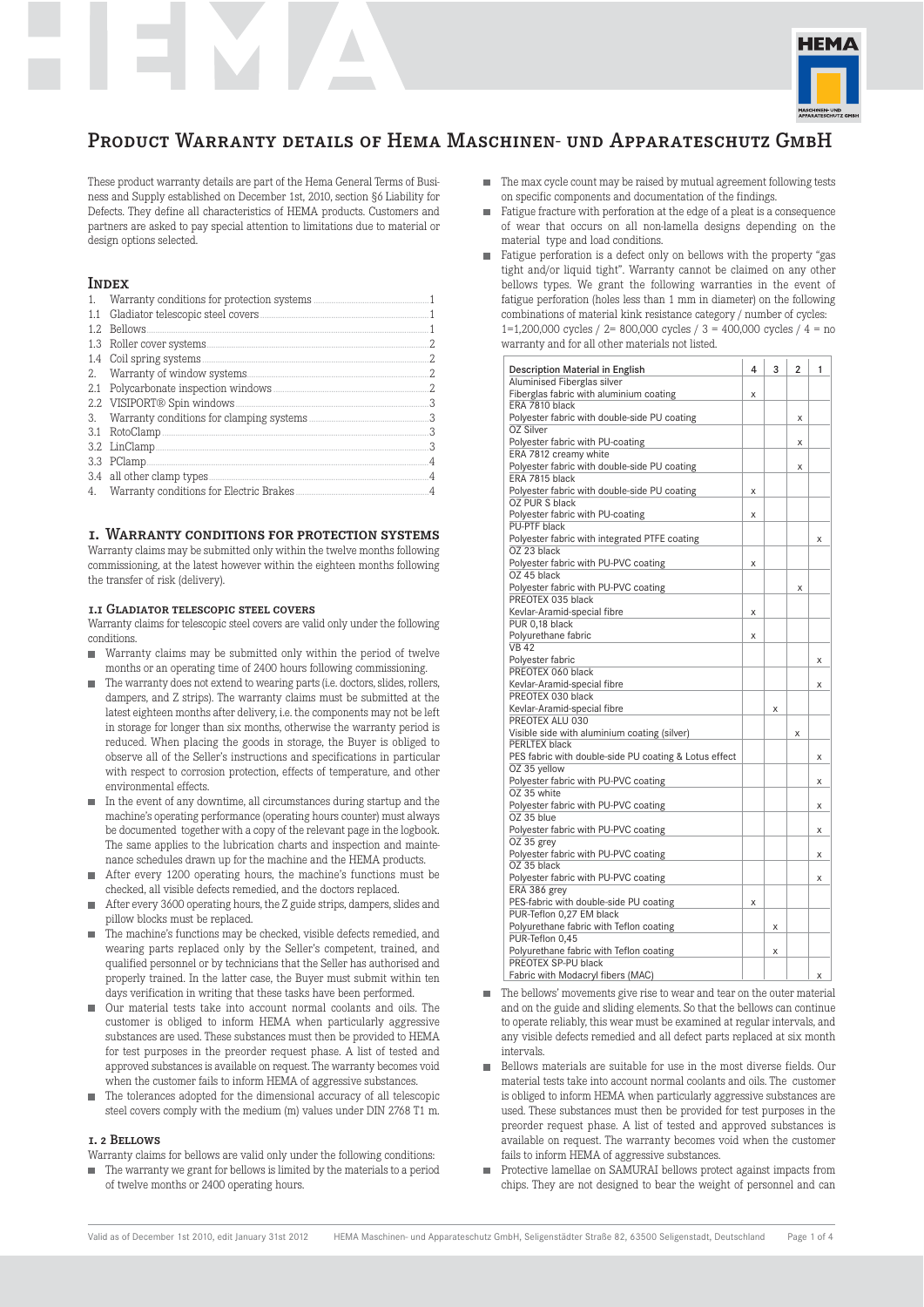

be punctured or damaged in certain applications. The customer is obliged to inform HEMA when his machine is used for particularly hard metal materials, particularly high cutting speeds, or high cutting volumes. HEMA must then test these conditions in the preorder request phase. The warranty becomes void when the customer fails to inform HEMA.

- $\blacksquare$  The materials used for the lamellae may exhibit varying surfaces and colours: this does not provide grounds for complaint. This also applies to irregularities in colour and linings.
- $\blacksquare$  The tolerances adopted for the dimensional accuracy of all bellows comply with the rough (g) values under DIN 2768 T1 c (with the exception of lift table bellows with very rough tolerances [sg] under DIN 2768 T1 v), and the tolerances for straightness and planeness comply with DIN ISO 2768 T2 U. The tolerances for metal parts, e.g. metal frames, housings, and lamellae; plastic parts with guides and/or functional lobes; and parts, blanks, and protective strips cut with water jets comply with the medium (m) values under DIN 2768 T1 m.

### 1.3 Roller cover systems

Warranty claims for roller cover systems are valid only under the following conditions:

- The warranty we grant for roller cover systems is limited to a period of twelve months or 2400 operating hours.
- The max cycle count may be raised by mutual agreement following tests on specific components and documentation of the findings.
- Torsion springs and steel strip spring motors are installed. These actuators are not designed for fast, dynamic changes in direction. The actuator and the strip are wearing parts. The warranty becomes void when accelerations exceed 0.5 g, there is a rapid succession of dynamic load changes without intermediate downtimes, or there are high speeds. The warranty also becomes void when the customer fails to inform HEMA of the speeds and accelerations.
- The movements of the roller cover system give rise to wear and tear on the outer material and on the guide and sliding elements. These wearing parts do not fall under the warranty. So that the roller cover can continue to operate reliably, this wear must be examined at regular intervals, and any visible defects remedied and all defect parts replaced at six month intervals or after every 1200 hours of operation.
- Textile roller cover materials are suitable for a range of applications. Our material tests take into account normal coolants and oils. The customer is obliged to inform HEMA when particularly aggressive substances are used. These substances must then be provided to HEMA for test purposes in the preorder request phase. A list of tested and approved substances is available on request. The warranty becomes void when the customer fails to inform HEMA of aggressive substances.
- Most roller covers with housing are fitted with a doctor that prevents coarse dirt from penetrating the system. Like all contacting seals, doctors are subject to wear and must be optimised for their installation sites and the direction of soiling. There is no warranty for tightness on any of the doctor variants. Soiling in the housing of a roller cover is the most common cause of damage and, as a cause, is not covered by the warranty.
- Roller covers with steel strip protect against impacts from chips. They are not designed to bear the weight of personnel and can be punctured or damaged in certain applications. The customer is obliged to inform HEMA when his machine is used for particularly hard metal materials, particularly high cutting speeds, or high cutting volumes. HEMA must then test these conditions in the preorder request phase. The warranty becomes void when the customer fails to inform HEMA.
- The tolerances adopted for the dimensional accuracy of all roller cover systems comply with the rough (g) values under DIN 2768 T1 c.

#### 1.4 Coil spring systems

Warranty claims for coil spring systems are valid only under the following conditions:

■ The warranty we grant for coil springs is limited to a period of twelve months or 2400 operating hours.

- The max cycle count may be raised by mutual agreement following tests on specific components and documentation of the findings.
- Cold worked steel strips are installed. These materials are not designed for fast, dynamic changes in direction. The warranty becomes void when accelerations exceed 0.5 g, there is a rapid succession of dynamic load changes without intermediate downtimes, or there are high speeds. The warranty also becomes void when the customer fails to inform HEMA of the speeds and accelerations.
- Fine materials containing dust and/or small powder like particles may penetrate the steel strips' windings. This soiling does not fall under the warranties, and the cover must be cleaned immediately and subsequently oiled with care. Failing to clean the cover adequately may cause damage.
- Our material tests take into account normal coolants and oils. The customer is obliged to inform HEMA when particularly aggressive substances are used. These substances must then be provided to HEMA for test purposes in the preorder request phase. A list of tested and approved substances is available on request. The warranty becomes void when the customer fails to inform HEMA of aggressive substances.
- $\blacksquare$  <br> They are not designed to bear the weight of personnel and can be punctured or damaged in certain applications. The customer is obliged to inform HEMA when his machine is used for particularly hard metal materials, particularly high cutting speeds, or high cutting volumes. HEMA must then test these conditions in the preorder request phase. The warranty becomes void when the customer fails to inform HEMA.

The tolerances adopted for the dimensional accuracy of all spiral springs comply with the rough (g) values under DIN 2768 T1 c.

## 2. Warranty of window systems

## 2.1 polycarbonate inspection windows

Polycarbonate inspection windows (PC windows) are installed as isolating guards on machine tools. In this function they are responsible for the following:

- $\Box$  preventing access to hazardous areas (isolating function)
- protecting against parts ejected at speed out of the machine (retaining  $\mathbf{r}$ function).

In according with Section 1.3.3 annexed to the 2006/42/EC Machinery Directive the CE symbol applying to machine tools also obliges the manufacturer to provide protection against parts ejected at speed out of the machine. In addition the machine specific C standards contain actual provisions in the form e.g. of material recommendations and requisite thicknesses based on the stipulated retaining ability (see prEN 12415 for lathes, prEN 12417 for machining centres, and prEN 13218 for grinders). PC windows undergo an aging process and must be classified as wearing parts. This aging cannot be detected by visual inspections, so the machine manufacturer must define a period after which the PC window with safety critical retaining functions must be replaced. PC windows exposed to coolants for longer periods can suffer accelerated aging, i.e. deterioration to their mechanical properties (embrittlement). Also on the operator side coolant vapours, cleaning agents, greases, oils, and other aggressive media can cause aging in the PC windows, leading to deterioration in their retaining ability. If this is not taken into account a critically low level may have been reached in the event of damage.

Immediate replacement is urgently recommended in the following cases:

- ш plastic deformation (bulging) caused by prior collisions
- cracking
- $\Box$  damage to the edge sealing
- coolant penetrating the composite structure ш.
- m. destroyed or damaged guard pane (coating) on the working chamber or operator side

#### Cleaning recommendations

A soft cloth should be used to clean the machine safety window. The following cleaning agents have been tested and approved: Hahnerol Glasreiniger (Hahnerol), Sidolin Streifenfrei (Henkel), Aktiv-Scheiben-Reiniger (Neumann).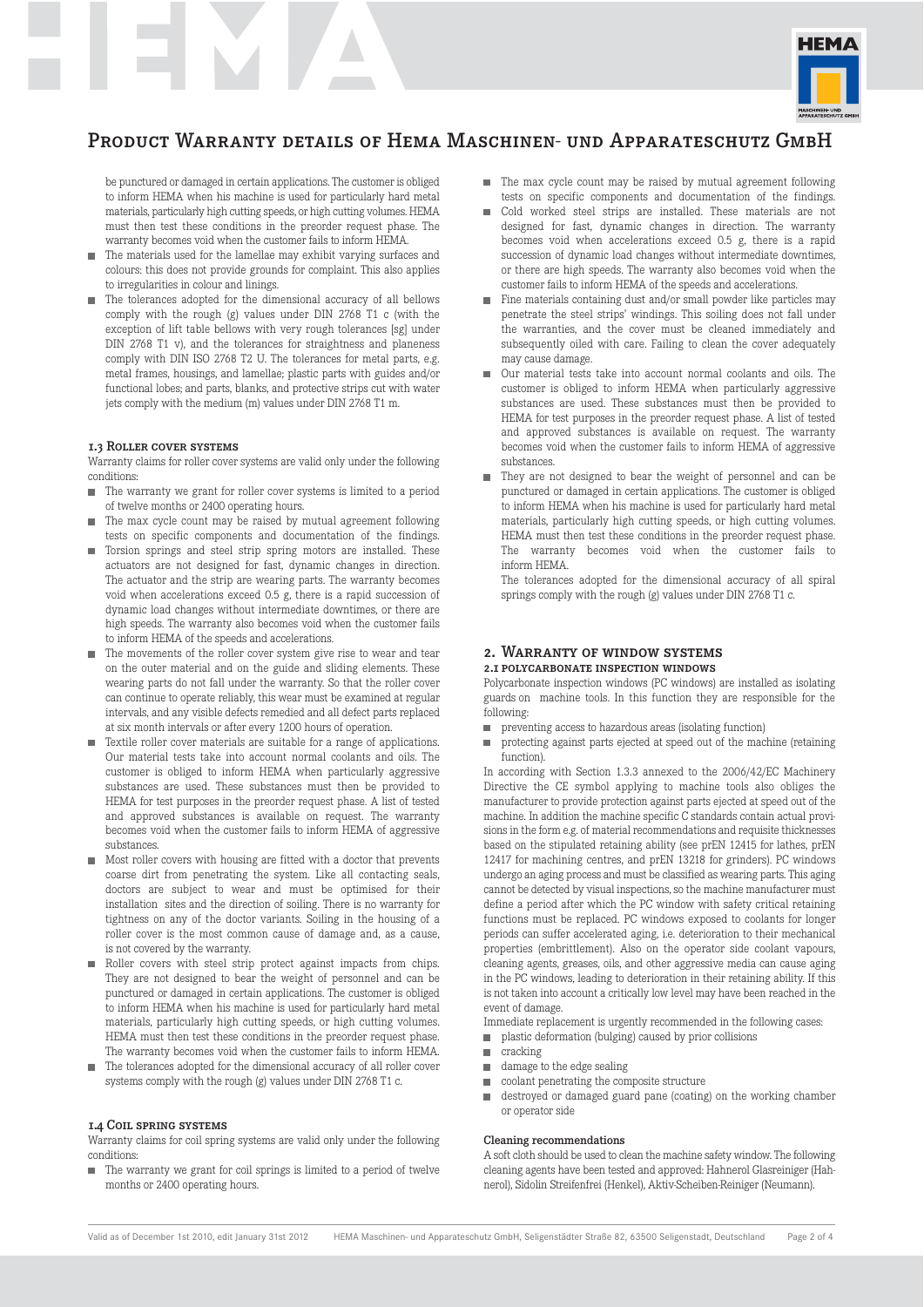

### Warranty periods for safety windows

The terms and conditions of Hema Maschinen- und Apparateschutz GmbH of 1 September 2005 apply. We provide the following supplementary warranties for retaining reliability when the glass window is undamaged, the polycarbonate window is unscratched, the sealed frame is undamaged, and there is adequate overlapping on the join between cabin and frame:

- 60 months following the date of manufacture for windows with ш VA frame
- 24 months following the date of manufacture for windows without VA frame

The valid date of manufacture is that visible on the label inside the window. In a warranty case we shall deliver free of charge replacements of equivalent quality. All other claims are excluded. The operating safety of machine tools is assured only when PC safety windows installed as a guard against parts ejected at speed out of the machine are subjected at regular intervals to a visual inspection by the customer's responsible personnel.

Should you have any questions or notice anything unusual please contact directly HEMA on +496182/773-0 or by email on info@hema-schutz.de.

### 2.2 VISIPORT® Spin windows

The VISIPORT® Spin window is the leader in its field. It has been produced and delivered to customers all over the world since 15 years. It has become even more outstanding due to its adaptability to high performance under extreme and continuous strain conditions.

In order to guarantee a perfect and permanent function safety, it is indispensable to obtain the following rules regarding maintenance and cleaning of the device:

- VISIPORT<sup>®</sup> Spin windows must be installed according to the original manual/ handling instructions. Special attention has to be given to the initial cleaning of the glass pane (disc) as well as to the careful and clean mounting and the drying of the bonding tape set.
- When the manufacturer of the machine tool sell it to the customer, it is compulsory that the later receives the original maintenance and handling instruction manual of VISIPORT® Spin window together with the mounting tools belonging to this device.
- The manufacturer of the machine tool has to train his customer regarding maintenance and handling of the VISIPORT® Spin window: special attention must be paid to the regular check of the degree of soiling (chips, coolants) and the regular cleaning of the device.

This procedure is the only way to ensure a smooth, continuous and perfect functioning of the VISIPORT® Spin window.

The necessary tightness, the narrow gap in the VISIPORT® Spin window, and the partially high degree of pollution in the machines (especially in 3-shiftoperation) make it to a top priority.

Should any problems in connection with the VISIPORT® Spin window occur, HEMA Maschinen- und Apparateschutz GmbH as European service partner has to be informed first, service phone number: 0049 6182 773-0.

An unauthorized dismantling of parts or a complete dismantling of the device compulsorily leads to the loss of guarantee claims.

■ Dismantled and returned VISIPORT<sup>®</sup> Spin window to HEMA without prior consent/authorization of HEMA (e.g. claim "system not tight") will not be accepted as a right to guarantee claims. It is the right of HEMA to check and determine the exact reason of failure.

We are pointing strongly once again to the fact that in case of disregarding the above mentioned rules, no guarantee claim will be accepted.

### 3. Warranty conditions for clamping systems

Warranty claims may be submitted only within the twelve months following commissioning, at the latest however within the eighteen months following the transfer of risk (delivery).

#### 3.I ROTOCLAMP

■ Due to its construction, the tolerance range of the RotoClamp (tolerance: cylindricity) between the shaft and the clamp must be maintained within the defined range. A deviation from this range may result in damage to the housing or the diaphragm when in continuous operation. A deviation from the tolerance range results in loss of the warranty.

- Ambient conditions: ambient temperature indoor min. 10 °C and max. 45°C, pneumatic operating pressure 4 bar +0.5/-0.3 bar or 6 bar +0.5/ -0.3 bar, operation preferably with dry and filtered air.
- 4 bar types must be operated only at 4 bar +0.5/-0.3 bar, 6 bar types must be operated only at 6 bar +0.5/-0.3 bar. Higher operating pressures cause damage at spring diaphragms. Lower operating pressure (LinClamp Standard types) cause opening malfunctions.
- The warranty period for the standard inside and outside RotoClamp is 12 months from the date of delivery or at most 1,000,000 clamping cycles (no emergency or brake clamping). In the event of warranty, the customer must provide suitable proof of the actual number of clampings.
- The warranty period for the Active Inside and Outside RotoClamp is 12 months from the date of delivery or at most 500,000 clamping cycles (no emergency or brake clamping). In the event of warranty, the customer must provide suitable proof of the actual number of clampings.
- **During assembly, reconstruction, maintenance and repairs, the** assembly instructions must be observed and the required equipment and accessories must be used. During all work on the clamping elements, the accident prevention regulations as well as the VDE safety and assembly instructions valid in each case must be observed.
- The clamping element is not designed to secure hanging loads. The clamping elements are used properly in accordance with these instructions only when the limits listed in the specifications are observed. HEMA GmbH may refuse to provide services when the clamping elements are put to uses other than those described in these instructions.
- The Inside and Outside RotoClamp systems are ground to the nominal dimension at the manufacturer's, based on the axial location surface in the open state.
- $\blacksquare$  Only completely assembled Clamping elements are covered by warranty. Any dismantling or subsequent conditioning or rework by customers without prior written notice by HEMA will result in reduction of operating reliability and loss of warranty.
- The specified holding torques are obtained with non-lubricated bores. With greasy lubricants a significant reduction of holding torques must be accepted.
- The operating and assembly instructions must be passed on to the installation engineer, the operator and the user.

### 3.2 LinClamp

- Ambient conditions: ambient temperature indoor min. 10 °C and max. 45 °C, pneumatic operating pressure 4 bar +0.5/-0.3 bar or 6 bar +0.5/ -0.3 bar, operation preferably with dry and filtered air. 4 bar types must be operated only at 4 bar +0.5/-0.3 bar, 6 bar types must be operated only at 6 bar +0.5/-0.3 bar. Higher operating pressures cause damage at spring diaphragms. Lower operating pressure (LinClamp Standard types) case opening malfunctions.
- The LinClamp clamping and braking elements are designed for static and dynamic clamping or braking. LinClamp S and SK safety claming systems have a warranty of 12 months from the date of delivery, or at most 1,000,000 clampings (no emergency stop braking) or 500 emergency stop brakings. Braking only permissible with sinter linings; if other linings are used then this warranty and the features described do not apply. In the case of warranty, the customer must provide suitable proof of the actual number of clampings. The LinClamp A clamping and braking elements are designed for static functional clamping (no precision clamping). LinClamp A safety clamping elements have a warranty of 12 months after the date of delivery, but at most a clamping cycle of maximum 10,000 (no emergency stop braking). In the case of warranty, the customer must provide suitable proof of the actual number of clampings.
- During assembly, reconstruction, maintenance and repairs, the assembly instructions must be observed and the required equipment and accessories must be used. During all work on the clamping